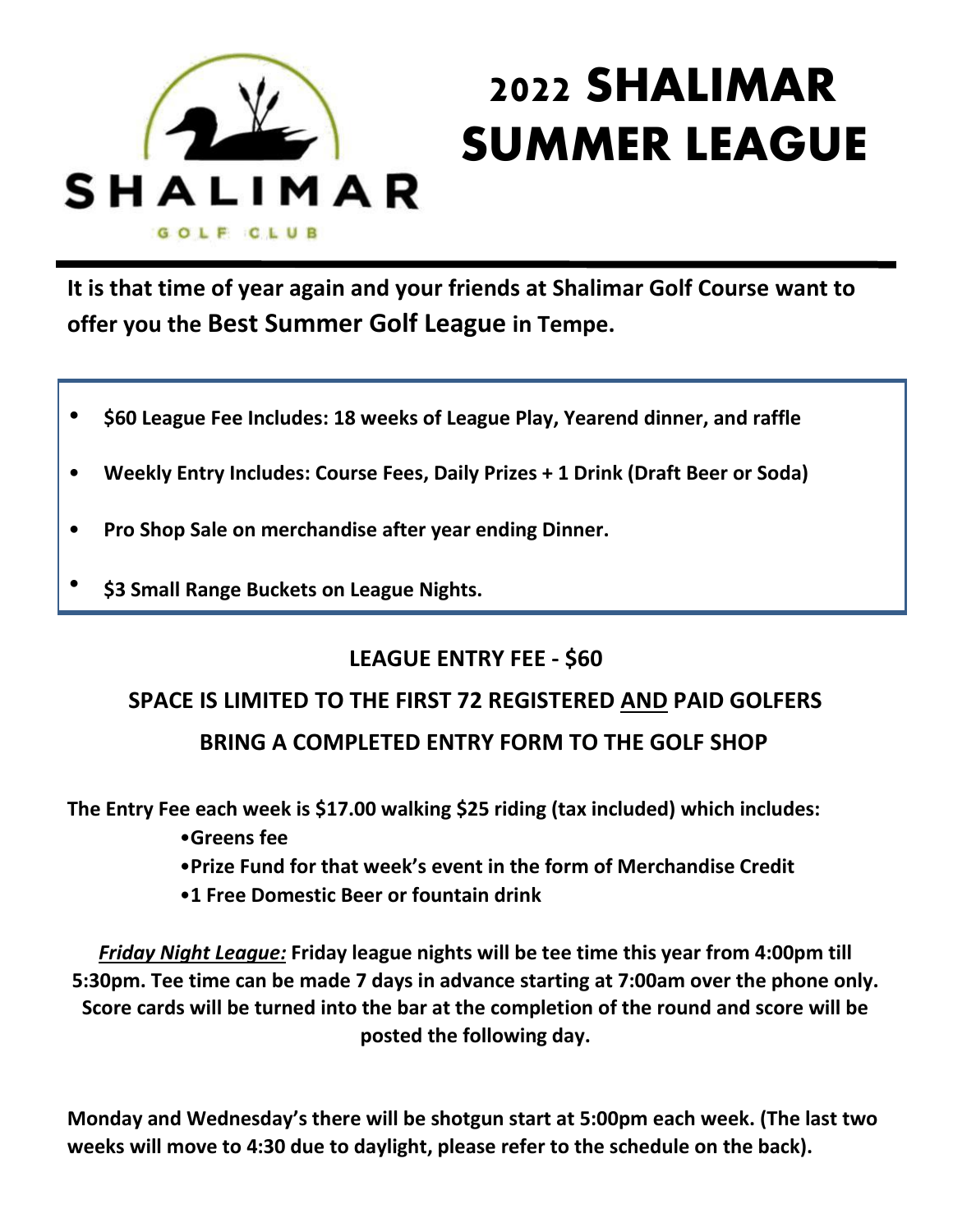## **Schedule of Events for Summer League 2022**

|             |              |            | <b>Tee Boxes</b> |
|-------------|--------------|------------|------------------|
| Date        | <u>Event</u> | <b>Men</b> | Women            |
| Mon-Wed-Fri |              |            |                  |

| May 16,18,20, 2022          | Individual Low Gross - Separate Men's & Women's Divisions Followed By Season<br><b>Opening Party</b> | White | Yellow |
|-----------------------------|------------------------------------------------------------------------------------------------------|-------|--------|
| May 23,25,27, 2022          | 2 Person Combined Gross - Blind Draw                                                                 | White | Yellow |
|                             |                                                                                                      |       |        |
| May 30, June 1,3, 2022      | MEMORIAL DAY PROXY WEEK                                                                              |       | Yellow |
| June 06,08,10, 2022         | 3 Person Combined gross - Blind Draw                                                                 |       | Yellow |
| June 13,15,17, 2022         | 4 Person Combined Gross Blind Draw                                                                   | White | Yellow |
| June 20, 22, 24, 2022       | 2 Person Combined Net - Blind Draw                                                                   | White | Yellow |
| June 27,29, July 1, 2022    | 3 Person Combined Net - Blind Draw                                                                   |       | Yellow |
| July 4,6,8, 2022            | <b>FOURTH OF JULY PROXY WEEK</b>                                                                     | White | Yellow |
| July 11,13,15, 2022         | 2 Person Scramble - 50% Handicap                                                                     |       | Yellow |
| July 18,20,22, 2022         | Net Skins Game Men & Women                                                                           |       | Yellow |
| July 25,27,29, 2022         | 4 Person Combined Net (Sign up as foursomes)                                                         |       | Yellow |
|                             |                                                                                                      |       |        |
| August 1,3,5, 2022          | Individual low net. Separate Divisions - Men & Women                                                 | White | Yellow |
| August 8,10,12, 2022        | 2 Person Scramble- 50% Handicap                                                                      |       | Yellow |
|                             |                                                                                                      |       |        |
| August 15,17,19, 2022       | Individual Net & Gross - Separate Men's & Women's Divisions                                          | White | Yellow |
| August 22,24,26, 2022       | Net Skins Game Men & Women                                                                           |       | Yellow |
| August 29,31, Sept 2,       | 2 Person Combined Net - Blind Draw                                                                   |       |        |
| 2022                        |                                                                                                      | White | Yellow |
| Sept. 5,7,9, 2022           | <b>LABOR DAY PROXY WEEK</b>                                                                          |       | Yellow |
| September 12,14,16,<br>2022 | Year End Scramble 4:30pm Shotgun                                                                     |       | Yellow |
| Sept. 12,14,16,             |                                                                                                      |       |        |

2022 Year End Dinner Party and Raffle 6:30pm

**Pro Shop Sale: 6:00pm to 7:30pm**